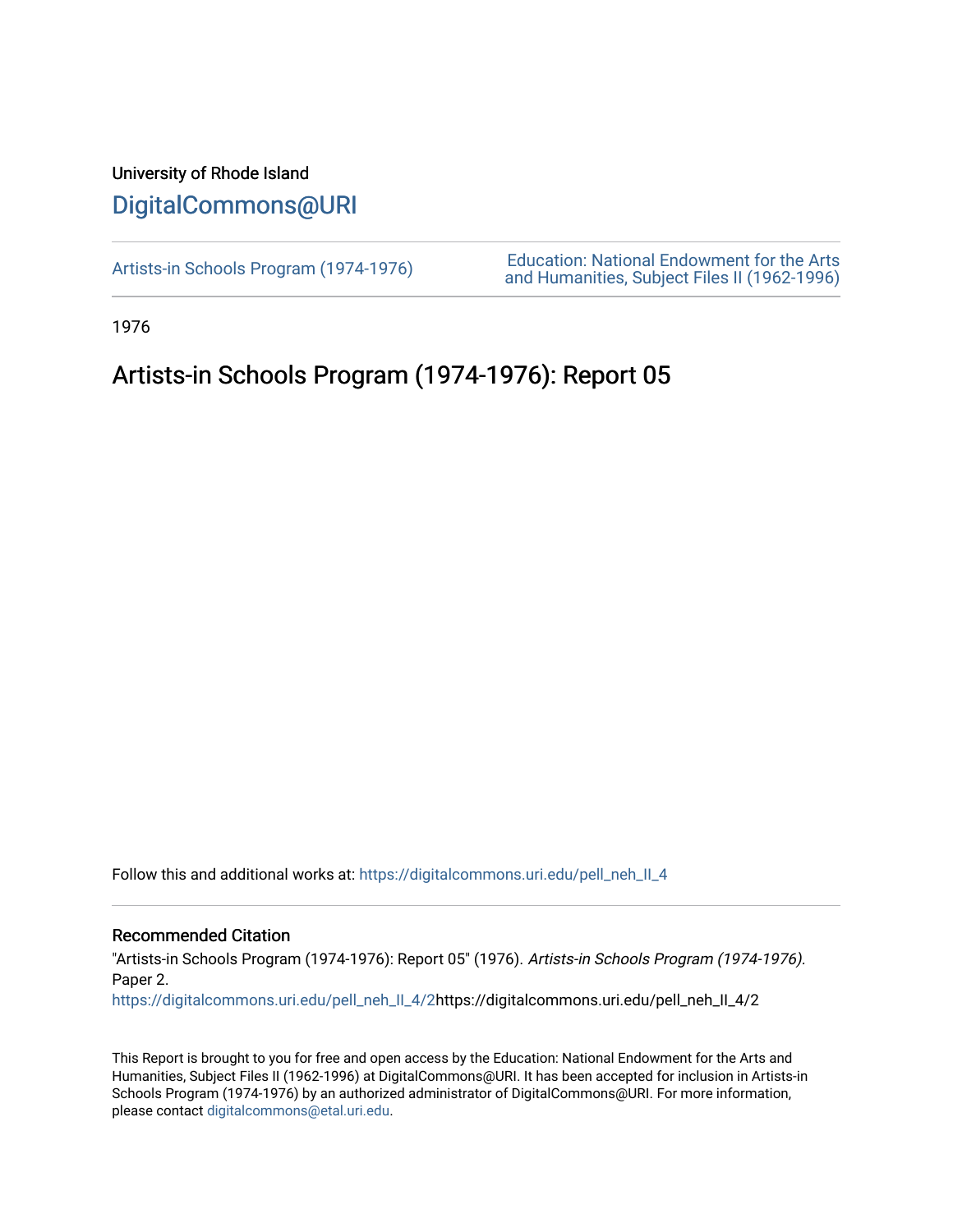#### [CONFERENCE COMMITTEE PRINT]

SEPTEMBER 1, 1976

2d Session

94TH CONGRESS ) HOUSE OF REPRESENTATIVES

REPORT No. 94-

#### ARTS: HUMANITIES: AND CULTURAL AFFAIRS ACT OF 1976

 $\Xi \Xi$ <sub>--</sub>:--Ordered to be printed

--; from the committee of conference, Mr. submitted the following

#### **CONFERENCE REPORT**

[To accompany H.R. 12838]

The committee of conference on the disagreeing votes of the two Houses on the amendment of the Senate to the bill (H.R. 12838), an act to amend and extend the National Foundation on the Arts and Humanities Act of 1965, to provide for the improvement of museum services, to establish a challenge grant program, and for other purposes, having met, after full and free conference, have agreed to recommend and do recommend to their respective Houses as follows:

That the House recede from its disagreement to the amendment of the Senate and agree to the same with an amendment as follows:

In lieu of the matter proposed to be inserted by the Senate amendment insert the following:

That this Act may be cited as the "Arts, Humanities, and Cultural Affairs Act of 1976".

#### TITLE I-ARTS AND HUMANITIES

SCOPE OF PROGRAMS CARRIED OUT BY CHAIRMAN OF NATIONAL ENDOWMENT FOR THE ARTS

 $S_{EC}$ . 101. Section  $5(c)$  of the National Foundation on the Arts and the **Humanities Act of 1965** is amended by striking out "in the United" States".

ALLOTMENTS FOR PROJECTS AND PRODUCTIONS RELATING TO THE ARTS

 $E_i$ SEC. 102. Section  $5(g)(4)(A)$  of the National Foundation on the Arts and the Humanities Act of 1965 is amended by inserting immediately<br>after "(4)(A)" the following new sentence: "The amount of each allot-<br>ment to a State for any fiscal year under this subsection shall be available to each State, which has a plan approved by the Chairman in effect on the first day of such fiscal year, to pay not more than 50 per centum of the total cost of any project or production described in paragraph  $(1)$ .".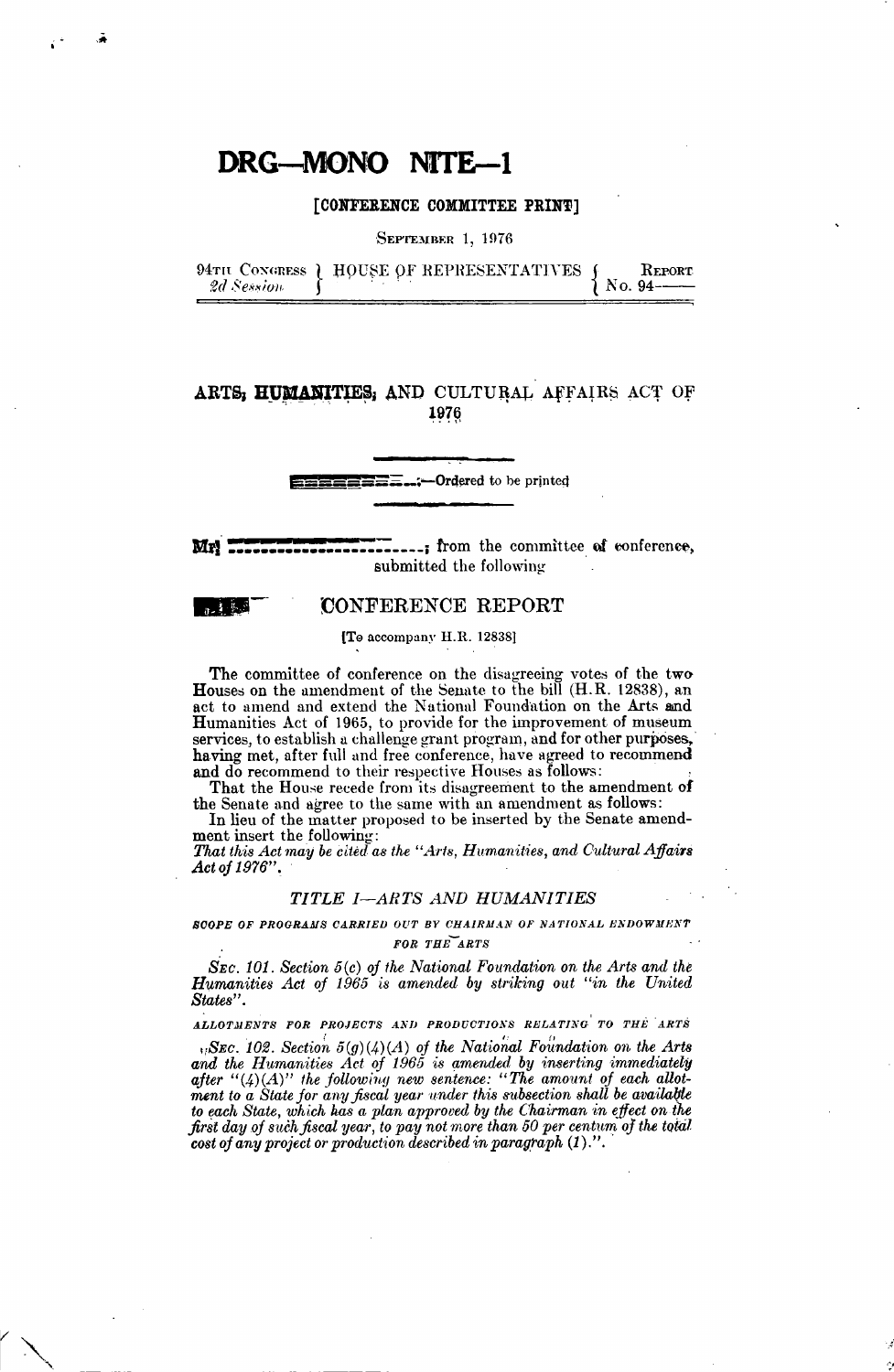APPOINTMENT OF MEMBERS OF NATIONAL COUNCIL ON ARTS AND NATIONAL COUNCIL ON HUMANITIES.

 $Sec(104,)(a)$  The first sentence of section  $6(b)$  of the National Foundation on the Arts and the Humanities Act of 1965 is amended by inserting ", by and with the advice and consent of the Senate," immediately after  $"President"$ 

(b) The first sentence of section  $S(b)$  of the National Foundation on the Arts and the Humanities Act of 1965 is amended by inserting ", by and with the advice and consent of the Senate," immediately after "President".

#### STATE HUMANITIES PROGRAM

SEC. 104. (a) Section 7 of the National Foundation on the Arts and Humanities Act of 1965 is amended by adding at the end thereof the following new subsection.

 $(f)(1)$  The Chairman, with the advice of the National Council on the Humanities, is authorized, in accordance with the provisions of this subsection, to establish and carry out a program of Herthe grants-in-aid in each of the several States in order to support not more than 50 percent of the cost of existing activities which meet the standards enumerated in subsection (c) of this section, and in order to develop a program in the humanities in such a manner as will furnish adequate programs in the humanities in each of the several States.

 $(2)$  In order to receive Federal financial assistance under this subsection in any fiscal year, any appropriate entity desiring to receive such assistance shall submit an application for such grants at such time as shall eation shall be accompanied by a plan which the Chairman finds— $``(A)$  provides assurances that the grant recipient will comply

with the requirements of paragraph (3) of this subsection;

"(B) provides that funds paid to the grant recipient will be expended solely on programs which carry out the objectives of subsection  $(c)$  of this section;

 $"(C)$  establishes a membership policy which is designed to assure broad public representation with respect to programs administered by such grant recipient;

 $``(D)$  provides a nomination process which assures opportunities for nomination to membership from various groups within the State involved and from a variety of segments of the population of such State, and including individuals who by reason of their achievement, scholarship, or creativity in the humanities, are especially qualified to serve;

 $\lq\lq (E)$  provides for a membership rotation process which assures the regular rotation of the membership and officers of such grant recipient and which complies with the provisions of paragraph  $(3)(C)$  of this subsection.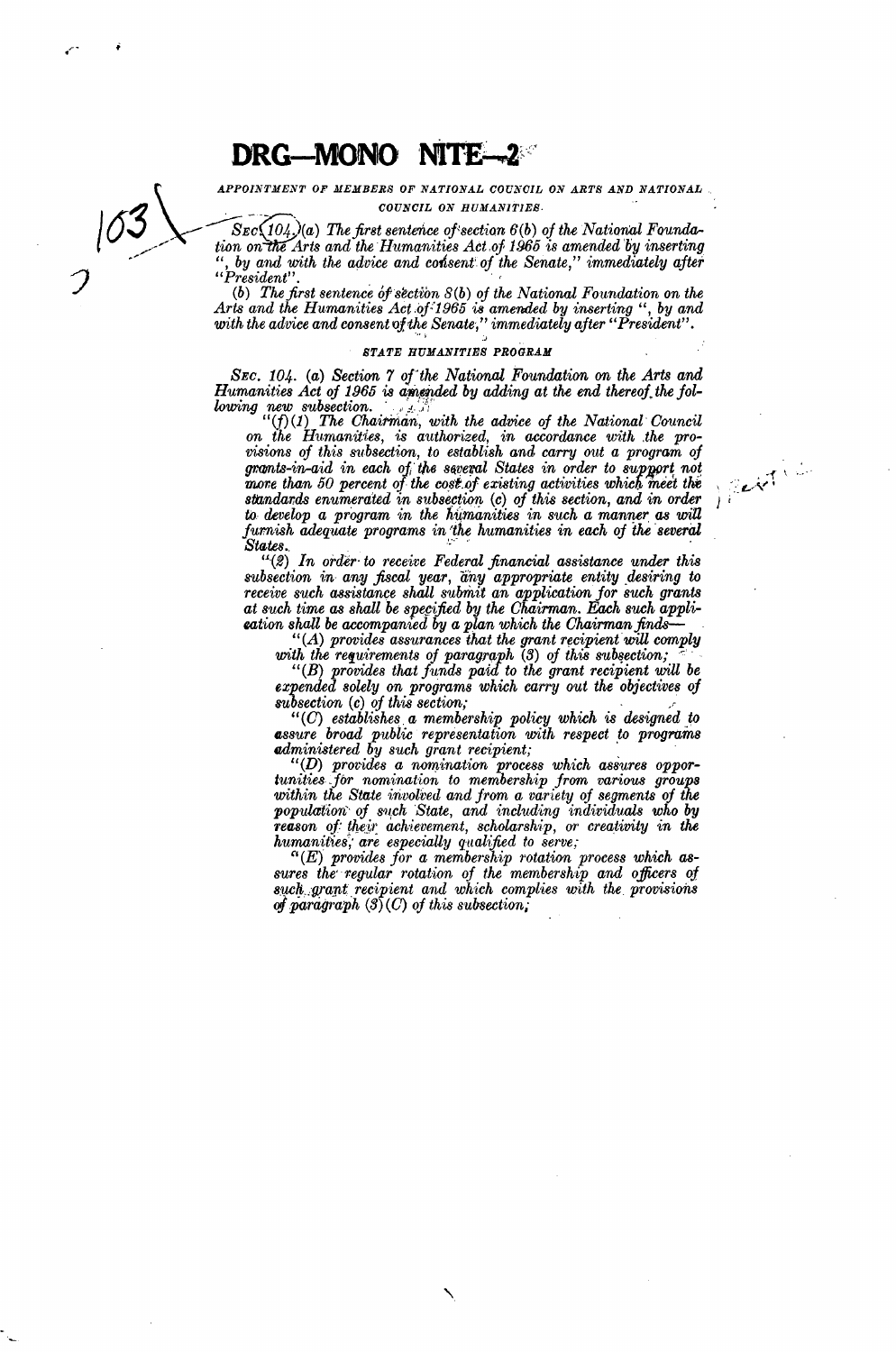$"$ (F) establishes reporting procedures which are designed to inform the chief executive officer of the State involved, and other appropriate officers and agencies, of the activities of such grant recipient;

 $``(G)$  establishes procedures to assure public access to information relating to such activities; and

 $``(H)$  provides that such grant recipient shall make reports to the Chairman, in such form, at such times, and containing such information, as the Chairman may require.

"(3)(A) Whenever a State desires that an appropriate officer or agency of such State appoint 50 percent of the membership of the governing body of the grant recipient involved, such State shall—<br>"(i) for the first fiscal year with respect to which such State"

desires to make such appointments, maich, from Siete fords, 50 percent of that portion of the Federal firencial assistance received by such grant recipient under this subsection which<br>exceeds \$100,000;

"(i) for the second fiscal year with respect to which such State desires to make such appointments, netcl, from State<br>funds, that portion of the Federal financial essistence received by such grant recipient under this subsection which exceeds *\$100,000* 

"(iii) with respect to each fiscal year thereafter, match, from<br>State funds, the total amount of Federal financial assistance received by such grant recipient under this subsection for the fiscal year involved.

"(B) In any State in which the State does not desire to comply with the requirements of subparagraph  $(A)$  of this paragraph, the grant recipient shall—<br> $\frac{1}{2}$  (i) establish a procedure which assures that two members of

the governing body of such grant recipient shall be appointed<br>by an appropriate officer or agency of such State; and

"(ii) provide, from any source, an amount equal to the total amount of Federal financial assistance received by such grant recipient under this subsection in the fiscal year involved.

" $(C)$  In any fiscal year in which a State fails to meet the matching requirement from State funds made by subparagraph (A) of this paragraph, the number of members on the governing body of the grant recipient who were appointed by the chief executive officer of such State, or an appropriate officer or agency of such State, shall be re-<br>duced so that the governing body complies with the provisions of subparagraph  $(B)$  of this paragraph.

 $f(x)$  of the sums available to carry out this subsection for any<br>fiscal year, each grant recipient which has a plan approved by the<br>Chairman shall be allotted at least \$200,000. If the sums appropriated are insufficient to make the allotments under the preceding sentence in full, such sums shall be allotted among such grant recipients in equal amounts. In any case where the sums available to carry out this subsection for any fiscal year are in excess of the amount required to make the allotments under the first sentence of this paragraph-

 $"$ (A) the amount of such excess which is no greater than 25 per centum of the sums available to carry out this subsection for any fiscal year shall be available to the Chairman for making grants under this subsection to entities applying for such grants;  $( B )$  the amount of such excess, if any, which remains after<br>reserving in full for the Chairman the amount required under subparagraph  $(A)$  shall be allotted among the grant recipients which have plans approved by the Chairman in equal amounts,<br>but in no event shall any grant recipient be allotted less than \$200,000.

 $``(5)(A)$  Whenever the provisions of paragraph  $(3)(B)$  of this subsection apply in any State, that part of any allotment made under paragraph (4) for any fiscal year-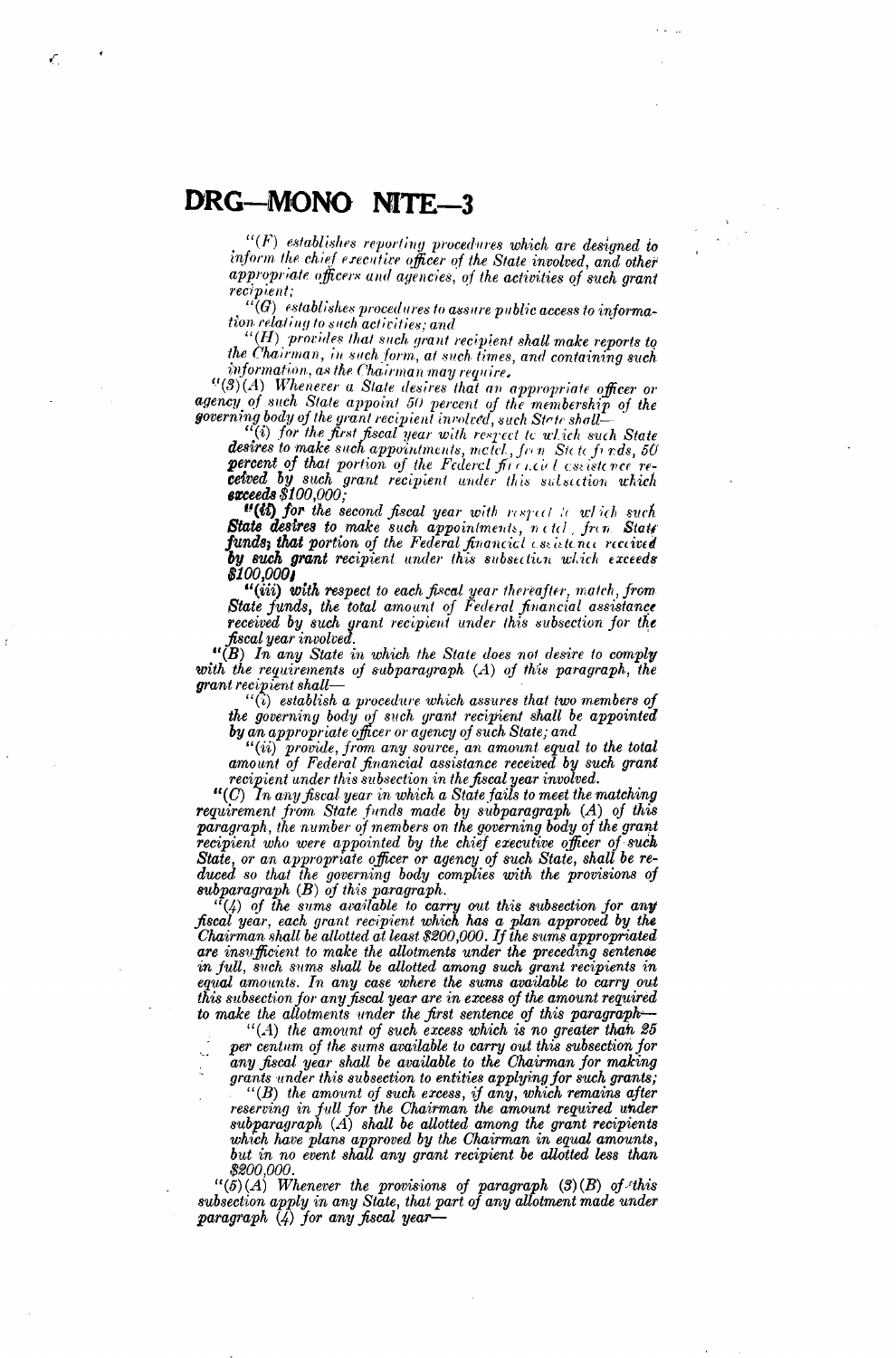"(i) *which exceeds \$125,000, but* 

" (ii) *which does not exceed 20 per centum of such allotment,*  shall be available, at the discretion of the Chairman, to pay  $up$ . *to* 100 *per centum of the cost of programs under ihis sub§ectiort*  if such programs would otherwise be unavailable to the residents *of that State.* ·

 $"(\check{B})$  *Any amount allotted to a State under the first sentence of paragraph* (4). *for any faoaJ..year which is not obligated by the. State prior to sixty d.ays. pr.iori to* ·the *end of* the *fiscal year for which such sums are appropriated shall be available to the Chairman for making* 

*grants to regional groups:*  $\cdot$  .  $\cdot$  .  $\cdot$  .  $\cdot$  .  $\cdot$  .  $\cdot$  .  $\cdot$  .  $\cdot$  .  $\cdot$  .  $\cdot$  .  $\cdot$  .  $\cdot$  .  $\cdot$  .  $\cdot$  .  $\cdot$  .  $\cdot$  .  $\cdot$  .  $\cdot$  .  $\cdot$  .  $\cdot$  .  $\cdot$  .  $\cdot$  .  $\cdot$  .  $\cdot$  .  $\cdot$  .  $\cdot$  .  $\cdot$  .  $\cdot$ *used to supplant non-Federal funds.* 

'' (D) *For the purposes of paragraph* (4) *and this paragraph, the term 'regional, group' means any multistate group, whether or not: representative of contiguous States.*<br>
"(6) All amounts allotted or made available under paragraph (4)

*for a fiscal year which are not granted to any entity during such fiscal year shall be available to the National Endowment for the Humanities for the purpose of carrying out silbsection* (c).

"(7) *Whenever the Chairman, after reasonable notice and opportunity for hearing, finds that*-<br>"(A) *a grant recipient is not complying substantially with* 

*the provisions of this subsection;* <br>
"(B) *a grant recipient is not complying substantially with* 

*terms and conditions of its plan approved under this subsection; or* 

' " ( G) *any funds granted to any entity under this subsection have been diverted from the purposes for which they are allotted or paid,* 

*the Chairman shall immediately notify the Secretary of the Treasury and the grant recipient with respect to which such finding was made that no further grants will be made under this subsection to such grant recipient until there is no longer a default or failure to comply or the diversion has been corrected, or,* 1f *the compliance or correction is impossible, nntil such grant recipient repays or arranges the repayment of the Federal funds which have been improperly diverted or expended.* ·

 $``$ (8) Except as provided in paragraph  $(4)$ , the Chairman may not make grants to more than one entity in any State."

-

(b) The amendment made by subsection (a) shall be effective with *respect to fiscal year 1977-and succeeding fiscal years.*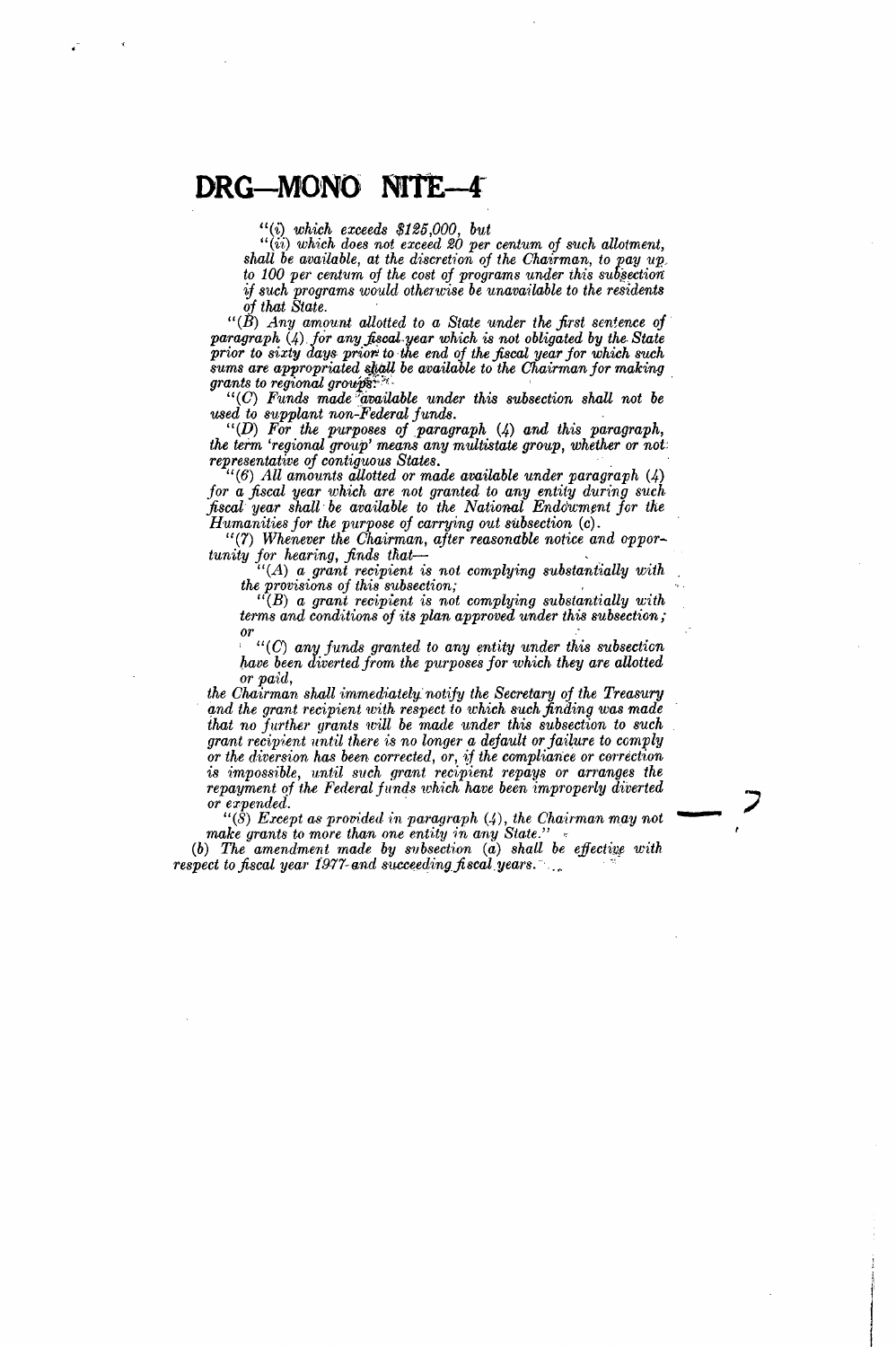## PAYMENT OF PERFORMERS AND SUPPORTING PERSONNEL

SEC. 105. Section 7 of the National Foundation on the Arts and the Humanities Act of 1965, as amended by section 104(a), is further amended by adding at the end thereof the following new subsection;

sucrity in the latt the a condition of the receipt of any grant under this section that the group or individual or the State or State agency receiving such grant furnish adequate assurances to the Secretary receiving such your formion unequate ussurances to the Secretary<br>of Labor that (1) all professional performers and related or supporting<br>professional personnel employed on projects or productions which are financed in whole or in part under this section will be paid, without subsequent deduction or rebate on any account, not less than the minimum compensation as determined by the Secretary of Labor to be the prevailing minimum compensation for persons employed to be the previous measured compensation for persons employed<br>in similar activities; and (2) no part of any project or production<br>which is financed in whole or in part under this section will be performed or engaged in under working conditions which are unganitary or hazardous or dangerous to the health and safety of the san tury or nuzulations or anyon the contraction. Compliance with<br>employees engaged in such project or production. Compliance with<br>the safety and samitary laws of the State in which the performance or part thereof is to take place shall be prima facie evidence of compliance. The Secretary of Labor shall have the authority to prescribe standards, regulations, and procedures as he may deem necessary or appropriate to carry out the provisions of this subsection.

## **NAME AUTHOBIZATIONS OF APPROPRIATIONS**

SEC. 106. (a)(1)(A) Section  $11(a)(1)(A)$  of the National Foundation on the Arts and the Humanities Act of 1965 is amended to read as follows: on the Lines who are the manufacture of the purpose of carrying out section 5, there<br>"SEC. 11. (a)(1)(A) For the purpose of carrying out section 5, there<br>are authorized to be appropriated \$93,500,000 for fiscal year 1977,  $$105,000,000$  for fiscal year 1978, and such sums as may be necessary for the fiscal years 1979 and 1980. Of the sums so appropriated for any fiscal year, not less than 20 per centum shall be for carrying out section  $5(9)$ ."

 $(B)$  Section 11(a)(1)(B) of such Act is amended by striking out all that follows "Humanities" and inserting in lieu thereof the following;<br>
"Song, 500,000 for fiscal year 1977, and \$105,000,000 for fiscal year 1978, and such sums as may be necessary for the fiscal years 1979 and 1980. Of what such sums us may be necessary for the process genro for any time for the sums so appropriated for any fiscal year, not less than 20 per centum shall be for carrying out section  $7(f)$ .

(2) Section 11 (a) (2) of such Act is amended (A) by striking out "July

(a) Section 11 (a) (a) of such that is unique (A) of string out out of  $1$ ,  $1976$ " and inserting in lieu thereof "October 1,  $1980$ "; and  $(B)$  by striking out all that follows "not exceed" and inserting in lieu thereof structing out an interpretent and subsequently the control of the 1970, 000,000 for the fiscal year ending September 30, 1977, \$25,000,000 for the fiscal year ending September 30, 1978, and such sums as may be for the fisc The the first poor channel supported by, 1910, and same as the same of the first of the fiscal years ending September 30, 1979, and September 30,

 $\overbrace{(b)}^{\bullet}$  The amendments made by subsection (a) shall be effective with respect to fiscal year 1977 and succeeding fiscal years.

## TITLE II-MUSEUM SERVICES

#### SHORT TITLE

# SEC. 201. This title may be cited as the "Museum Services Act."

#### $\boldsymbol{P} \boldsymbol{U} \boldsymbol{R} \boldsymbol{P} \boldsymbol{O} \boldsymbol{S} \boldsymbol{E}$

SEC. 202. It is the purpose of this title to encourage and assist museums in their educational role, in conjunction with formal systems of elementary, secondary, and post-secondary education and with programs of nonformal education for all age groups; to assist museums in modernizing their methods and facilities so that they may be better able to conserve our cultural, historic, and scientific heritage; and to ease the financial burden borne by museums as a result of their increasing use by the public.

[Insert p.  $5.]$ 

(3) Section 11 (c) of such Act is amended by inserting before the period a comma and the following: "or any other program for which the Chairman of the National Endowment for the Arts or the Chairman of the National Endowment for the Humanities is responsible".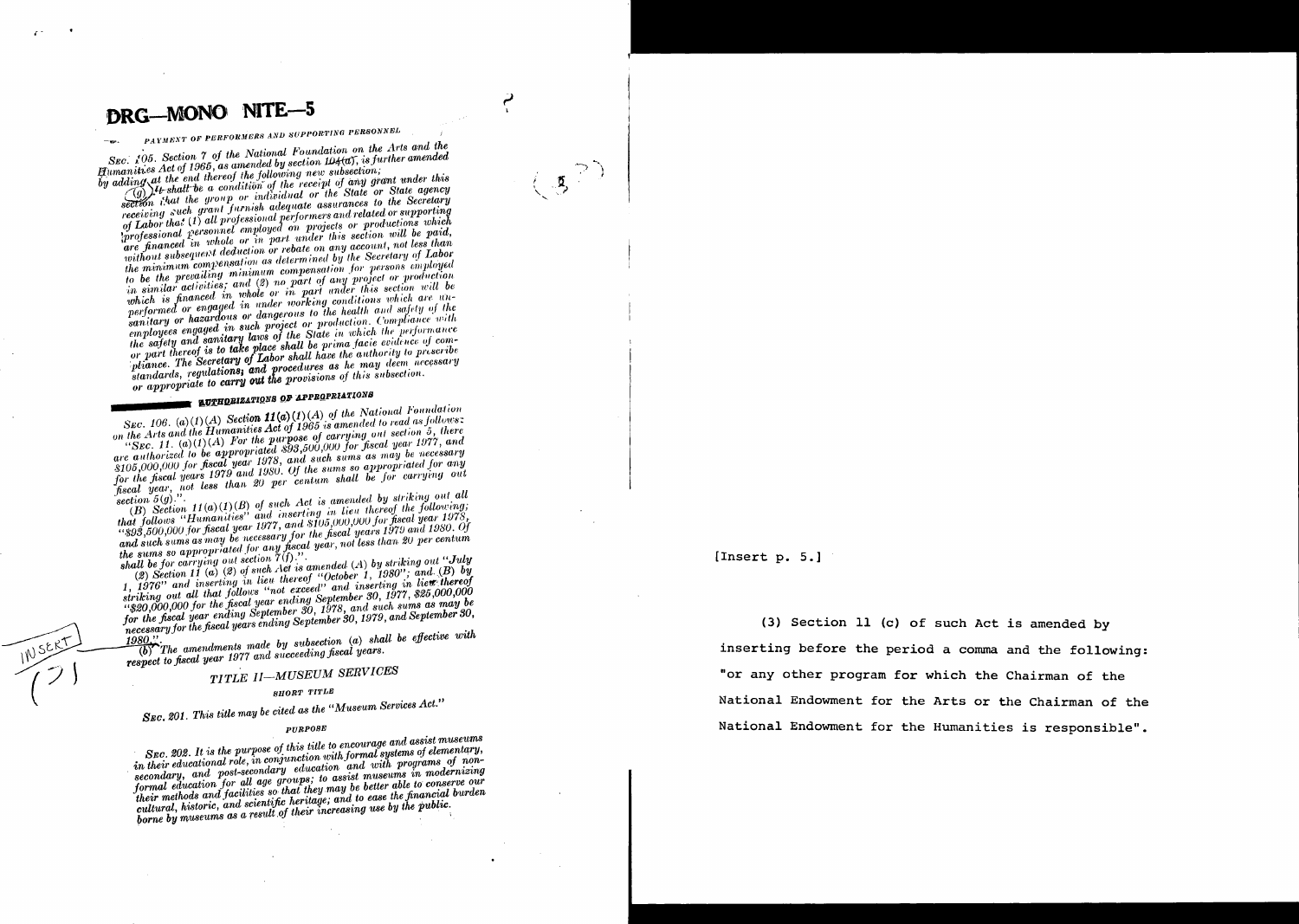Ċ

#### *INSTITUTE OF MUSEUM SERVICES*

**SEC. 203. There is hereby established, within the Department of Health,** *Education, and Welfare, an Institute of Museum Services. The Institute* shall consist of a National Museum Services Board and a Director of the *Institute.* 

#### NATIONAL MUSEUM SERVICES BOARD

*SEc. 204. (a)* (1) *The Board shall consist of fifteen members appointed by the President, by and 'With the advice and consent of the Senate. Such members shall be broadly representative of various museums, including museums relating to science, history, technology, art, zoos, and botanical gardens, of the curatorial, educational, and cultural resources of the United States, and of the general public.* 

(2) *A) In addition to members appointed by the President under paragraph* (1), *the jollowing persons shall serve as members of the Board-*

(*i*) the Chairman of the National Endowment for the Arts;

(*ii*) the Chairman of the National Endoument for the Humanities;

(iii) *the &tpetary of the Smithsonian Institution;* 

(iv) the director of the National Science Foundation; and

(v) the Commissioner of Education.

(B) *The members of the Board listed in clause* (i) *through clause (v) of* · *subparagraph* (A) *shall be nonvoting members.* 

*(b) The term of office of the appointed members of the Board shall be five years, except that.* 

(1) any such member appointed to fill a vacancy shall serve enly such portion of a term as shall not have been expired at the time *of such appo-intment; and* 

(2) *in the case of initial members, three shall serve for terms of five years, three shall serve for terms of four years, three shall serve*  for terms of three years, three shall serve for terms of two years, and *three shall serve for terms of one year, as designated by the President at the time of nomination for appointment.* 

Ext<sup>itation</sup>

*Any appointed member who has been a member of the Board for more than seven conseci1.tive years shall thereafter be ineligible for reappointment to the Board during the three-year period following the existion of the last such consecutive year.* 

(c) *The Ohairman of the Board shall be designated by the President from among the appointed members of the Board. Eight appointed mem*bers of the Board shall constitute a quorum.

*(d) The Board shall meet at the call of the Chairman, except that-*

(1) *it shall meet not less than four times each year;* 

*(2) in cases where the Director determines that a meeting of the.* . *Board is necessary, it shall meet whenever one-third of the total'*<br>
number of appointed members request a meeting in writing, in  $\binom{?}{\cdot}$   $\in$   $\{S^h\}$ <br>
which event one-half of the total number of appointed members  $number$  of appointed members request a meeting in writing, in  $\{\leq\}$ which event one-half of the total number of appointed members shall  $\setminus$ *constitute a quorum; and* 

(3) whenever one-third of the appointed members request a meeting in writing, it shall meet, in which event are third of the appointed members shall constitute a quorum.

(e) Members of the Board who are not in the regular full-time employ *of the United States shall receive, while engaged in the business of the Board, compensation for service at a rate to be fixed by the President,*  except that such rate shall not exceed the rate specified at the time of such *service for grade GS-18 set forth in section 5332 of title 5, united States Code, including traveltime, and, while so serving away from their homes or regular places of business, they may be allowed travel expenses, includ*ing per diem in lieu of subsistence, as authorized by section 5703 of title *5, United States Gode, for persons employed in Government service.* 

(f) *The Board shall have the responsioihty for the general policies with*  respect to the powers, duties, and authorities vested in the Institute under *this title. The Director shall made available to the Board such information* and assistance as may be necessary to enable the Board to carry out its *functions.*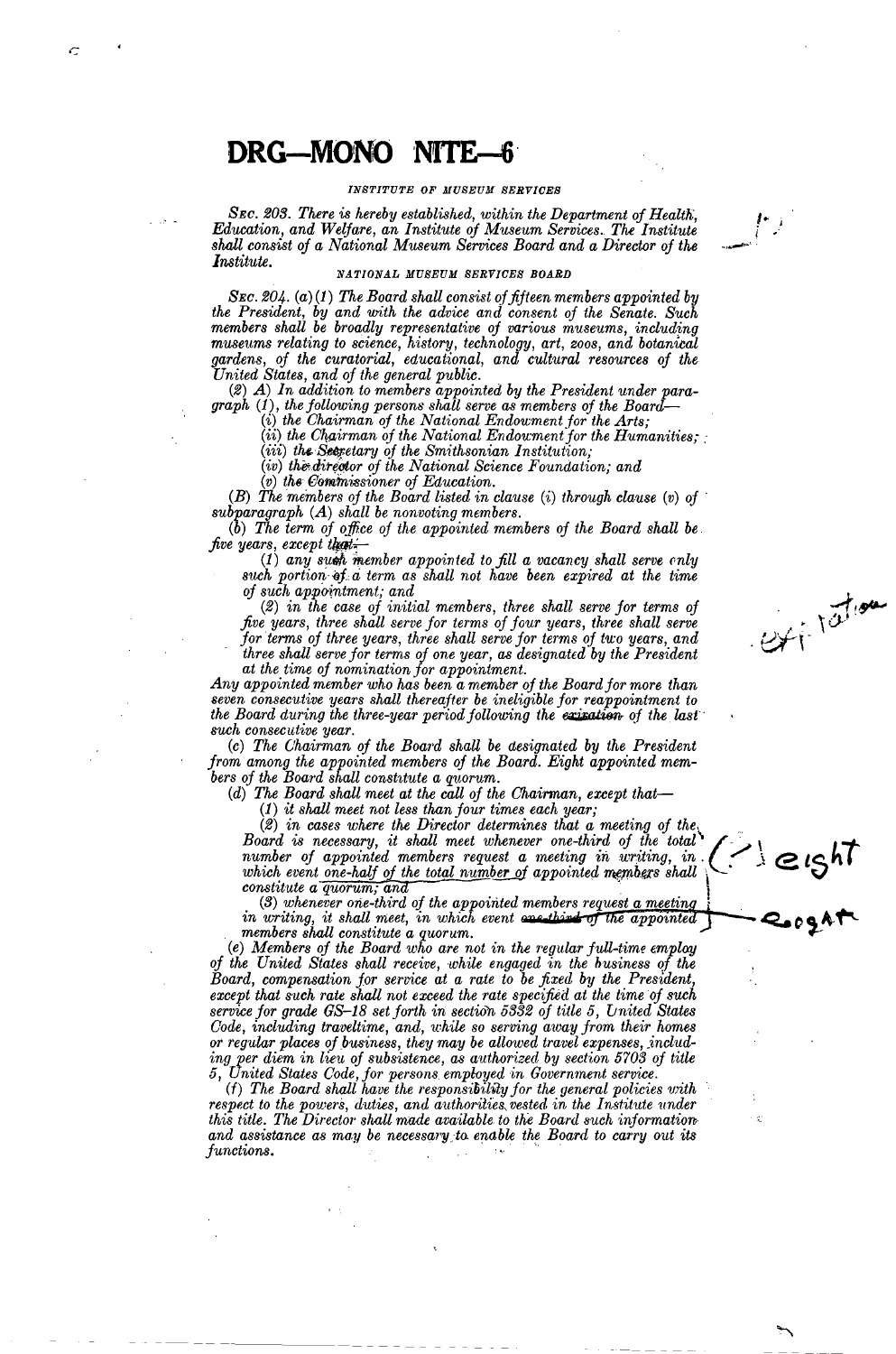(a) The Board shall, with the advice of the Director, take steps to assure that the policies and purposes of the Institute are well coordinated with<br>other activities of the Federal Government.

#### DIRECTOR OF THE INSTITUTE

SEC. 205. (a)(1) The Director of the Institute shall be appointed by the President, by and with the advice and consent of the Senate, and shall serve at the pleasure of the President. The Director shall be compensated<br>at the rate provided for level V of the Executive Schedule (5 U.S.C. 5316), and shall perform such duties and exercise such powers as the Board may prescribe

(2) The Director shall report to the Secretary of Health, Education, and Welfare with respect to the activities of the Institute. The Director shall not delegate any of his functions to any other officer who is not directly responsible to the Director.

(b) The Director shall advise the Board regarding policies of the Institute to assure coordination of the Institute's activities with other agencies and organizations of the Federal Government having interest. in and responsibilities for the improvement of museums. Such Government agencies shall include the National Endowment for the Arts, National Endowment for the Humanities, the National Science Foundation, the Department of Health, Education, and Welfare, the Library of Congress, and the Smithsonian Institution and related organizations.

#### ACTIVITIES OF THE INSTITUTE

SEC. 206. (a) The Director, subject to the policy direction of the Board, is authorized to make grants to museums to increase and improve museum services, through such activities as

(1) programs to enable museums to construct or install displays, interpretations, and exhibitions in order to improve their services to the public;

(2) assisting them in developing and maintaining professionallytrained or otherwise experienced staff to meet their needs;

 $(3)$  assisting them to meet their administrative costs in preserving and maintaining their collections, exhibiting them to the public, and providing educational programs to the public through the use of their *collections*:

 $(4)$  assisting museums in cooperation with each other in the development of traveling exhibitions, meeting transportation costs, and identifying and locating collections available for loan,

 $(5)$  assisting them in conservation of artifacts and art objects; and

 $(\hat{6})$  developing and carrying out specialized programs for specific segments of the public such as programs for urban neighborhoods, rural areas, Indian reservations, and penal and other State institutions.

(b) Grants under this section for any fiscal year may not exceed 50 per centum of the cost of the program for which the grant is made, except that not more than 20 per centum of the funds available under this section for any fiscal year may be available for grants in such fiscal year without regard to such limitation.

#### $\label{eq:constrained} \begin{minipage}{0.03\textwidth} \centering \begin{tabular}{|c|c|c|} \hline \textbf{0.03}\textbf{0.07}\textbf{0.07}\textbf{0.07}\textbf{0.07}\textbf{0.07}\textbf{0.07}\textbf{0.07}\textbf{0.07}\textbf{0.07}\textbf{0.07}\textbf{0.07}\textbf{0.07}\textbf{0.07}\textbf{0.07}\textbf{0.07}\textbf{0.07}\textbf{0.07}\textbf{0.07}\textbf{0.07}\textbf{0.07}\textbf{0.07}\$

SEC. 207. The Institute shall have authority to accept in the name of the United States, grants, gifts, or bequests of money for immediate disbursement in furtherance of the functions of the Institute. Such grants, gifts, or bequests after acceptance by the Institute, shall be paid by the donor or his representative to the Treasurer of the United States whose receipt shall be their acquittance. The Treasurer of the United States shall enter them in a special account to the credit of the Institute for the purposes of each case specified.

سيكردا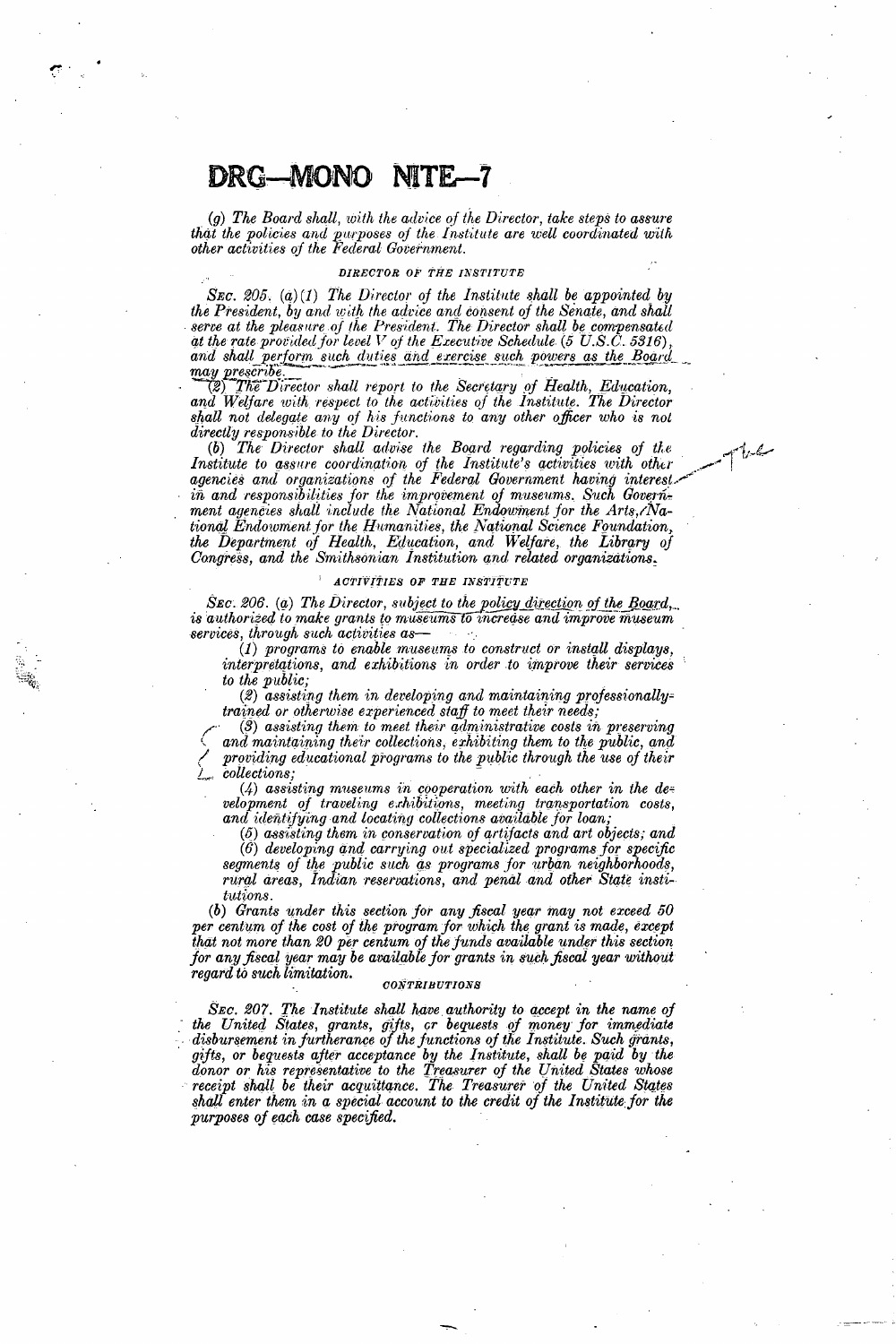### DRG-MONO<sup>\*</sup> NITE-8

FUNCTIONS OF FEDERAL COUNCIL ON THE ARTS AND THE HUMANITIES

*SEC. 208. Section 9(c) of the National, Foundation on the Arts and the Humanities Act of 1965 is amended-*

(1) *by redesignating paragraph* (2) *through paragraph* (4) *as paragraph* (3) *through paragraph* (5), *repectively, and by inserting immediately after paragraph* (1) *the following new paragraph:.*  (((2) *advise and consult with the National Museum Services Board* 

*and with the Director of the Institute of Museum Services on major problems arising in carrying out the purposes of S'Uch Institute;";* 

*(2) in paragraph* (S} *thereof, as so redesignated by paragraph*  (1), *by striking out "and" immediately after "Arts" and inserting in lieu thereof a comma, and by inserting "and the Institute of Museum Services,'' immediately after "Humanities,''; and* /

(3) in paragraph (4) thereof, as so redesignated by paragraph  $(1)$ ,  $(2)$ , by inserting "and the Institute of Museum Services" immediately  $\sim$ *--after "Foundation".* .

#### *AUTHORIZATION OF APPROPRIATIONS*

*S.Eo 208. (a) For the purpose ojmaking grants under section 206(a), there are authorized to be appropriated \$15,000,000 for the fiscal year 1977, \$25,000,000 for the fiscal year 1978, and such sums as may be necessary for each of the fiscal years 1979and1980.* 

(b) *There are authorized to be appropriated such sums as may be necessary to adm'inister the provisions of this title.* 

(c) *Sums appropriated pursuant to subsection* (a) *for any fiscal year shall remain available for obligation and expenditure until expended.* 

(d) For the purpose of enoticing the Institute to carry out its functions under this title, during the period beginning on the date of enactment of *this Act and ending October 1, 1980, there is authorized to be appropriated* an amount equal to the amount contributed during such period to the *Institute under section 207.* 

#### *DEFINITIONS*

SEC. 209. For the purpose of this title, the term-

·(1) *"Board" means the National Museum Services Board establi,shed under section 203;* 

(2) "Director" means the Director of the Institute established under *section 203;* 

*(3) "Institute" means the Institute for the Improvement of Museum Services established under section 203; and* 

(4) *"museum" means a public or private nonprofit agency or*  institution arganized on a permanent basis for essentially educational or esthetic purposes, which, utilizing a professional staff, owns or *utilizes objects, cares for them, and exhibits them to the public on a regular basis.* 

#### *TITLE III-CHALLENGE GRANT PROGRAMS*

#### *ESTABLISHMENT OF PROGRAMS*

SEC. 301. (a) Section 5 of the National Foundation on the Arts and<br>the Humanities Act of 1965 is amended by adding at the end thereof the<br>following new subsection:<br>the admics of the National, Formal, The Chairman of the Na the Humanities Act of 1965 is amended by adding at the end thereof the following new subsection:

 $\mathcal{L}^{\mu}(l)(I)$  The Chairman of the National Endowment for the Arts, with the advice of the National Council on the Arts, is authorized, in accordance with the provisions of this subsection, to establish and carry out a program *of contracts with, or grants-in-aid to, public agencies and private non-profit organizations for the purpose of-*

 $(A)$  enabling cultural organizations and institutions to increase the levels of continuing support and to increase the range of contribu*tors to the program of snch organ·izat'ions or ·institit.tions;* 

"(B) providing administrative and management imporvements, for cultural organizations and *institutions, particularly in the field of long-range financial plann'ir1.g;* 

 $(C)$  enabling cultural organizations and institutions to increase audience participation in, and appreciation of, programs sponsored *by such organizatfons and instit·u:-fi6ris;* . - '





.- '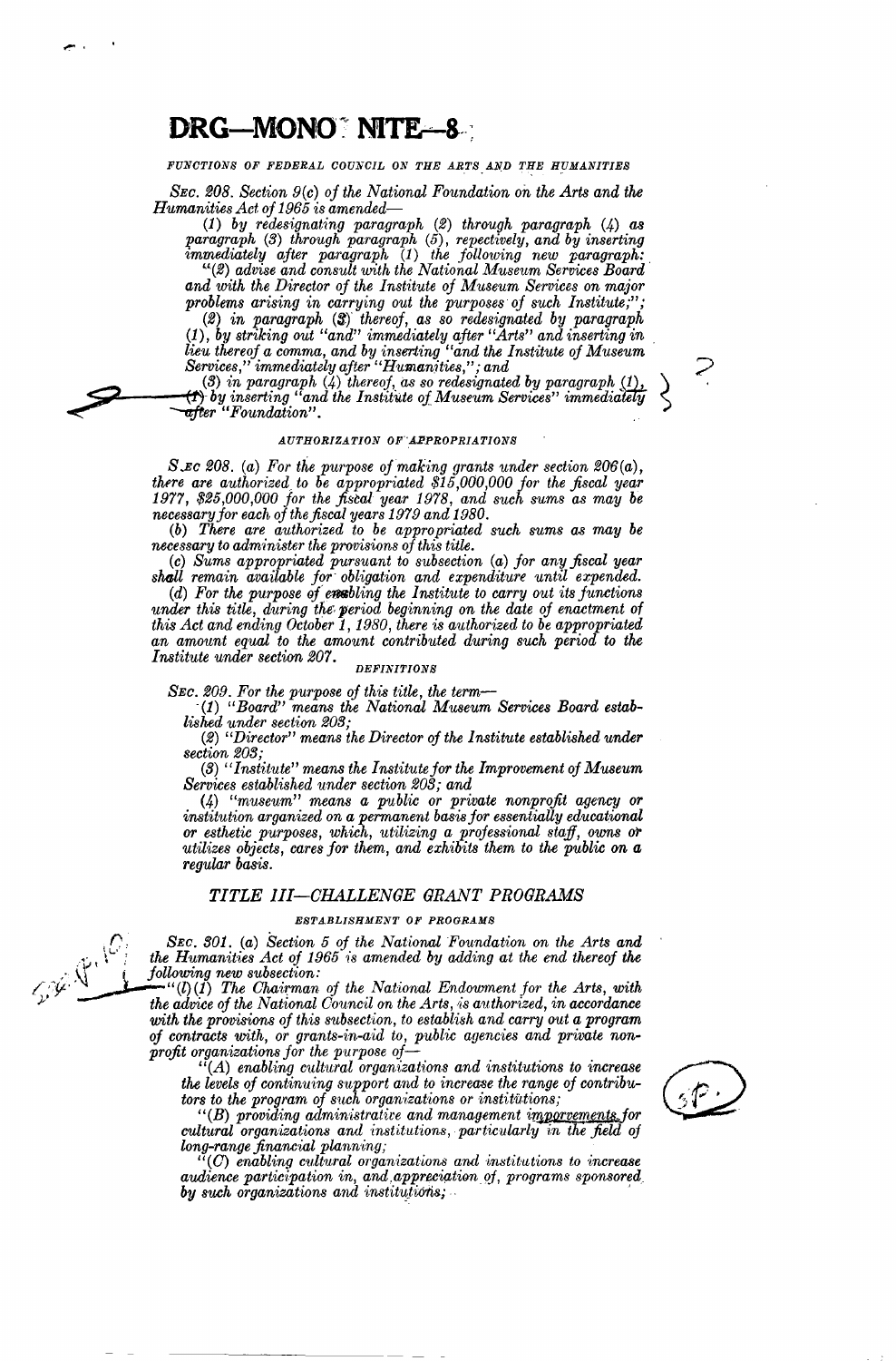$``(D)$  stimulating greater cooperation among cultural organizations and institutions especially designed to serve better the communities in which such organizations or institutions are located; and

 $(E)$  fostering greater citizen involvement in planning the cultural development of a community.

"(2) The total amount of any payment made under this section for a program or project may not exceed 50 per centum of the cost-of-such program or project.

 $\frac{U(3)}{I(n)}$  In carrying out the program authorized by this subsection the<br>Chairman of the National Endowment for the Arts shall have the same<br>authority as is established in section 10."

(b) Section  $\gamma$  of the National Foundation on the Arts and the Humantities Act of 1965 is amended by adding at the end thereof the following new subsection.

 $\sum_{(g)}(1)$  The Chairman of the National Endowment for the Humanities, with the advice of the National Council on the Humanities, is authorized, in accordance with the provisions of this subsection, to establish and carry out a program of contracts with, or grants-in-aid to, public agencies and private nonprofit organizations for the purpose of

 $(A)$  enabling cultural organizations and institutions to increase the levels of continuing support and to increase the range of contributors to the program of such organizations or institutions;

 $``$ ( $B$ ) providing administrative and management improvements for cultural organizations and institutions, particularly in the field of long-range financial planning;

 $\lq\lq(C)$  enabling cultural organizations and institutions to increase audience participation in, and appreciation of, programs sponsored<br>by such organizations and institutions;

 $``(D)$  stimulating greater cooperation among cultural organizations and institutions especially designed to serve better the communities in which such organizations or institutions are located;

 $E(E)$  fostering greater citizen involvement in planning the cultural development of a community; and

 $``(F)$  for Bicentennial purposes, assessing where our society and<br>Government stand in relation to the founding principles of the<br>Republic, primarily focused on projects which will bring together the<br>public and private cit for solving problems facing our Nation in its third century.

focusing<br>5070

Carpo Rus

 $``$ (2) (A) Except as provided in subparagraph (B) of this paragraph, the total amount of any payment made under this subsection for a program or project may not exceed 40 per centum of the cost of such program or 

 $\begin{bmatrix} G(B) \end{bmatrix}$  The Chairman, with the advice of the Council, may for not to exceed 15 per centum of the amount appropriated in any fiscal year and available to the National Endowment on the Humanities for the purpose of this subsection, waive all or part of the requirement of non-matching funds provided in subparagraph  $(A)$  of this paragraph, but only for the purposes described in clause  $(F)$  of section  $7(g)(1)$ , whenever he determines that highly meritorious proposals for grants and contracts under such clauses could not otherwise be supported from non-Federal sources or from Federal sources other than funds authorized by section  $11(a)(3)$ , unless such matching requirement is waived.

"(3) In carrying out the program authorized by this subsection the Chairman of the National Endowment for the Humanities shall have the same authority as is established in section 10.".

#### AUTHORIZATION OF APPROPRIATIONS

SEC. 302. Section 11(a) of the National Foundation on the Arts and the Humanities Act of 1966 is amended by adding at the end thereof the following new paragraph: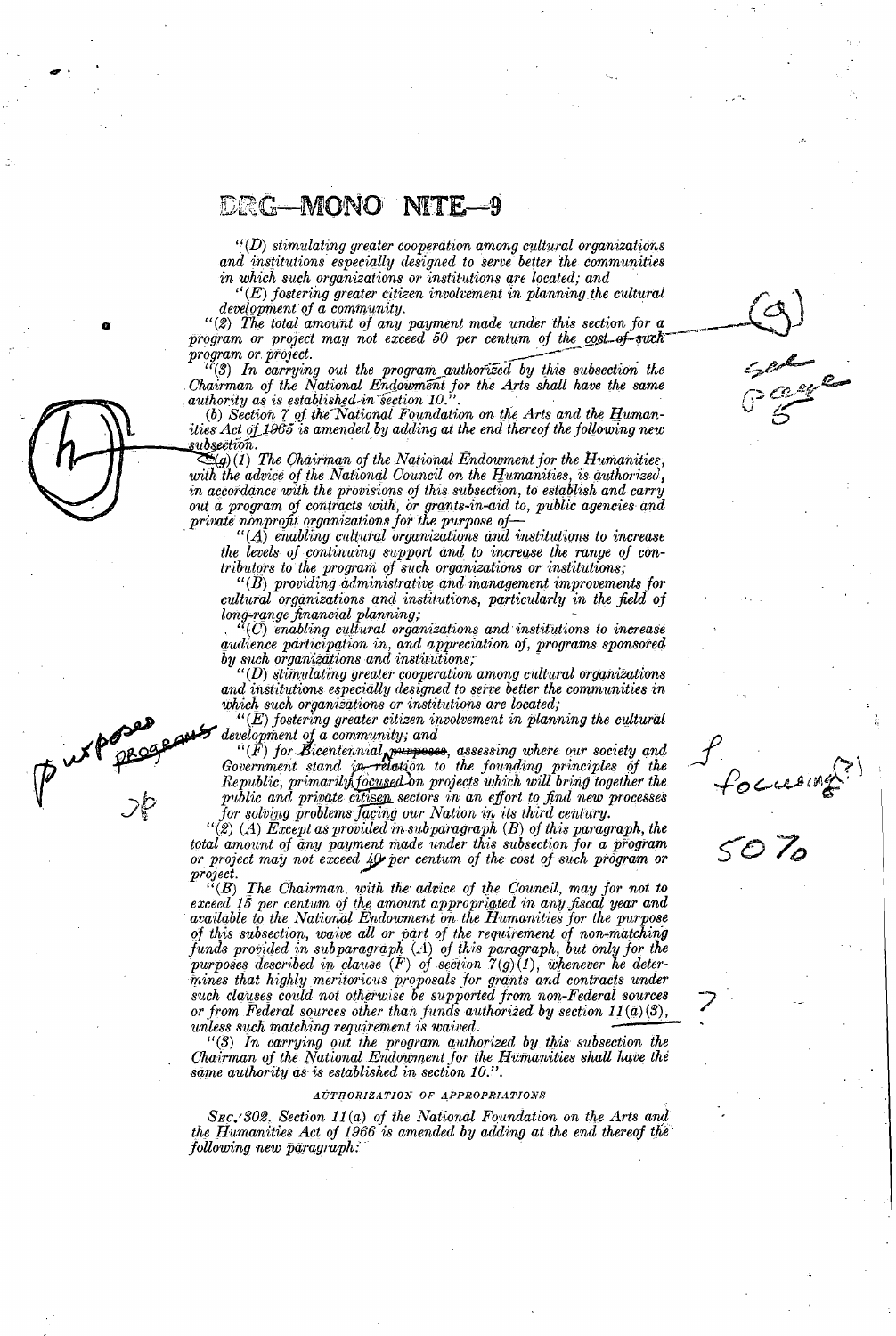"(3)(A) There is authorized to be **observed** for each fiscal year<br>ending before October 1, 1980, to the **Mational Endowment** for the Arts an<br>amount equal to the total amounts received by such Endowment for the<br>purposes se  $10(a)(2)$ , except that the amount so-appropriated to such Endoument<br>for any fiscal year shall not exceed 12,000,000 for fiscal year 1977, and \$18,000,000 for fiscal year 1978. Such sums as may be necessary are<br>authorized to be appropriated for fiscal years 1979 and 1980.

 $``(B)$  There are authorized to be appropriated for each fiscal year ending before October 1, 1980, to the National Endowment for the Humanities an amount equal to the total amounts received by such Endowment for the purposes set forth in section  $\mathcal{T}(g)(I)$  pursuant to the authority of section  $10(a)(2)$ , except that the amount so appropriated to such Endowment for any fiscal year shall not exceed \$12,000,000 for fiscal year 1977, and \$18,000,000 for fiscal year 1978. Such sums as may be necessional sary are authorized to be appropriated for fiscal years 1979 and 1980.<br>"(C) If the Chairman determines at the end of the ninth month of any

fiscal year that funds which would otherwise be available under subsection (a) of this section to an Endowment cannot be used, he shall transfer such funds to the other Endowment for the purposes aescribed in subsection  $(a)$ 

of this section.<br>
"(D) Sums appropriated pursuant to subparagraph (A) for any<br>
"(D) Sums appropriated pursuant to subparagraph (A) for any fiscal year shall remain available for obligation and expenditure until<br>expended.".

#### TITLE IV-AMERICAN BICENTENNIAL PHOTOGRAPHY AND FILM PROJECT

#### AMERICAN BICENTENNIAL PHOTOGRAPHY AND FILM PROJECT

SEC. 401. (a) Section 5 of the National Foundation on the Arts and the Humanities Act of 1965 is amended by adding at the end thereof the following new subsection:

 $\mathcal{H}_{\Theta}(I)$  From funds appropriated and apportioned to each State pursuant to section  $\Pi(\overline{a})$  (3), the Endowment is authorized to provide, by grant or contract, financial assistance to the State arts agency of each State, pursuant to such regulations and guidelines as the Endowment shall establish, to permit such State agency to support one or more photography or film projects meeting the purposes of this subsection. Such assistance shall also be available for acquiring essential supplies, and for administrative or supervisory personnel, and for processing and cataloging, and for the display (and related activities) of the photographs and films produced with assistiance under this subsection.

 $\mu(\mathcal{D}(A))$  No financial assistance may be made under this subsection<br>unless an application is made at such time, in such manner and containing or accompanied by such information, as the Endowment determines is reasonably necessary.

 $``(B)$  In providing financial assistance under this subsection, each State shall give consideration to proposals which involve promising and qualified photographers or film makers who are unemployed or under $employed.$ 

(3) From funds allotted to the Endowment pursuant to section  $11(a)(3)$ , the Endowment shall pay the costs of administration, provide for collection and dissemination of a representative collection of photographs and films produced pursuant to this subsection, and provide direct assistance to applicants for photography of film projects of special merit which meet the purposes of this subsection. The Endowment shall assure that representative photographs and films (including, where appropriate, negatives) produced with assistance furnished under this subsection are made available for the permanent collection of the Library of Congress.".